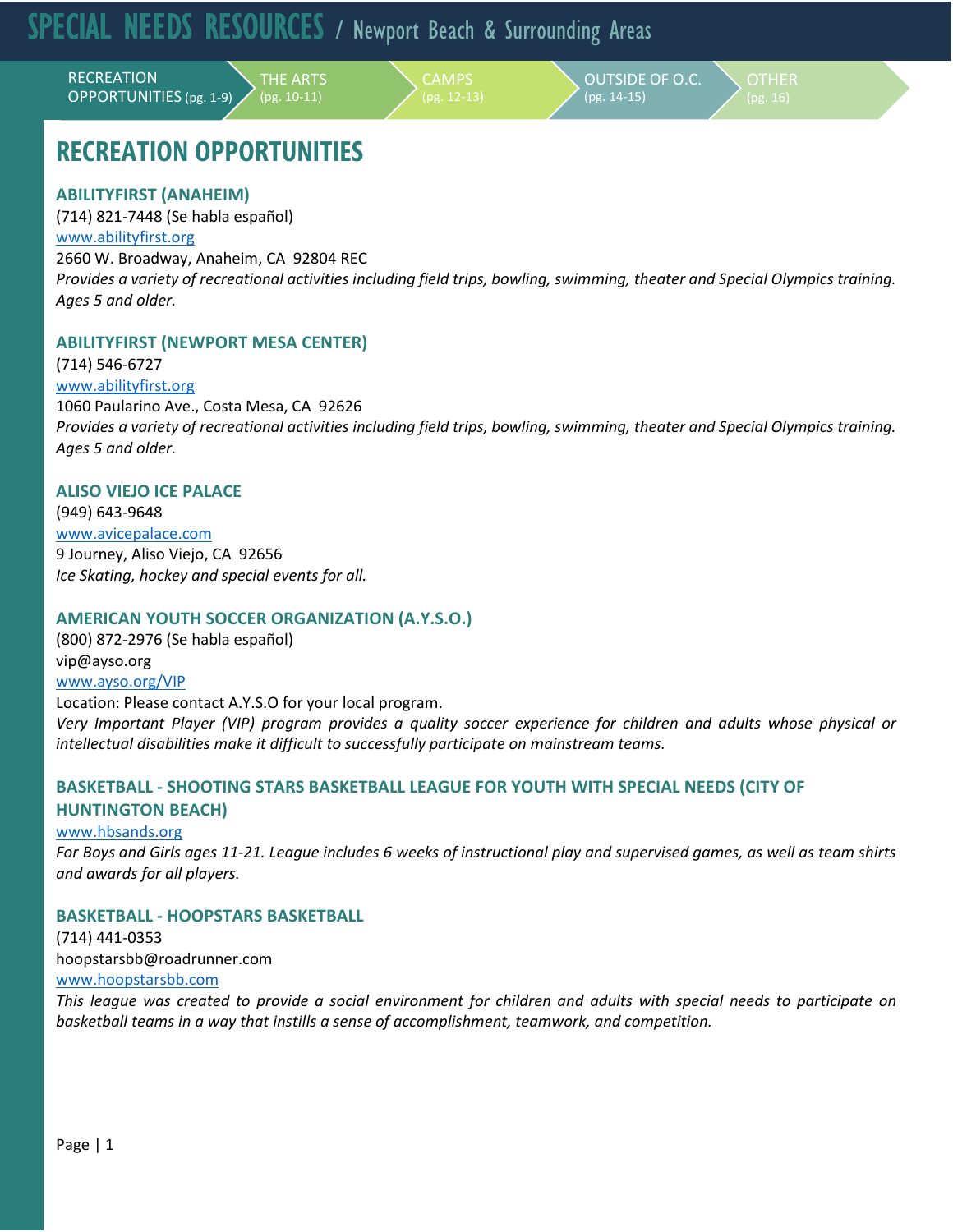#### **BIG FUN GYMNASTICS**

(310) 837-7849 or toll free (877) 244-3868 info@bigfungymnastics.com [www.bigfungymnastics.com](file://cnb.lcl/data/Users/RSS/Shared/Contract%20Classes/Special%20Needs%20Programming/Website/www.bigfungymnastics.com%20%20)  Call for location near you

*Gymnastics and occupational therapy services for children with special needs.* 

#### **BOWLING LEAGUES AT SADDLEBACK LANES**

(949) 586-5300 [www.saddlebacklanes.net](file://cnb.lcl/data/Users/RSS/Shared/Contract%20Classes/Special%20Needs%20Programming/Website/www.saddlebacklanes.net%20%20) 

25402 Marguerite Parkway, Mission Viejo, CA 92692 *Adaptive weekly bowling leagues for all ages and abilities during the months of June, July and August. Tournaments throughout Saddleback and Capistrano Unified School Districts.* 

#### **CAL SOUTH TOPSOCCER**

(714) 524-3354 (Se habla español) sandjules@cs.com This program provides soccer opportunities for all ages.

## **CASA ALEGRIA**

(714) 966-2115 [casaalegriacm@yahoo.com](mailto:casaalegriacm@yahoo.com) [www.casaalegriacm.org](http://www.casaalegriacm.org/)

Local after school program (ages 5-22) that provides social recreational services to children and young adults with developmental disabilities within the Newport Mesa Unified School District.

#### **CHALLENGER DIVISION OF LITTLE LEAGUE BASEBALL**

Call (909) 887-6444 Western Region Headquarters for a Challenger Team near you Kcurran@sycr.com [www.littleleague.org/divisions/challenger.asp](file://cnb.lcl/data/Users/RSS/Shared/Contract%20Classes/Special%20Needs%20Programming/Website/www.littleleague.org/divisions/challenger.asp) Location: Various team locations throughout Orange County *Girls and boys of all abilities play. Ages 5 to 18 or completion of high school and senior division ages 14 and up. Registration typically begins in November/December, play begins in late February through June.* 

#### **DOWN FOR DANCE**

(949) 478-3224 info@downfordance.org www.downfordance.org Locations: Huntington Beach, La Habra, Long Beach, & Santa Ana *Empowering individuals with Down syndrome to build a stronger sense of self through dance. Ages 7 to Adult.*

#### **HEART OF SAILING**

(949) 236-7245 gsaidah@heartofsailing.org [www.heartofsailing.org](file://cnb.lcl/data/Users/RSS/Shared/Contract%20Classes/Special%20Needs%20Programming/Website/www.heartofsailing.org%20%20%20)  Dana Point Marina, P.O. Box 4073, Dana Point, CA 92629 *A nautical adventure for children with special needs. A unique integrative sensory experience incorporating physical and behavioral therapies. Ages 8-18 (exceptions made from 3 to 60 years old).*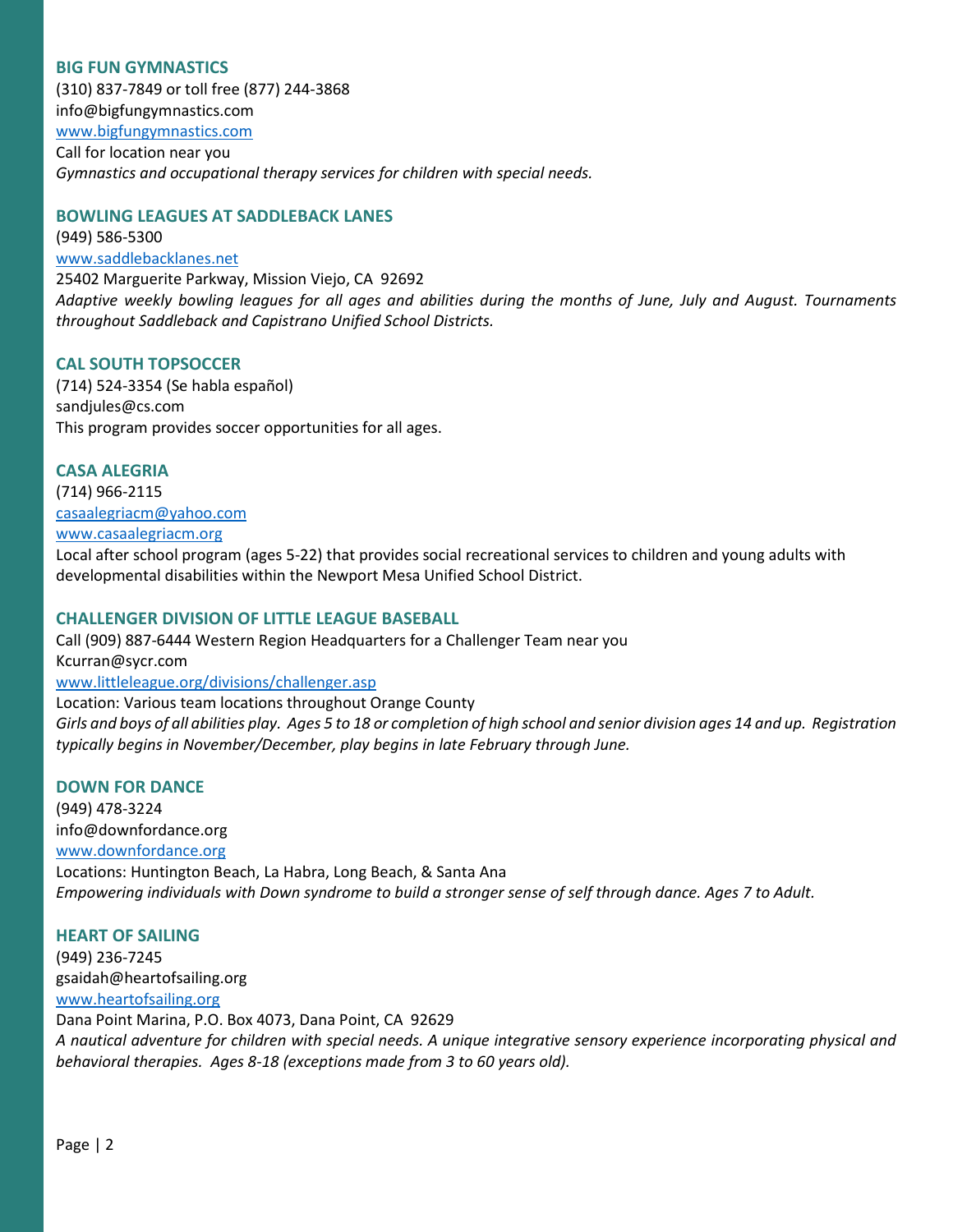#### **HELPING HOOVES**

(310) 697-6850 Ann@HelpingHooves.org [www.HelpingHooves.org](file://cnb.lcl/data/Users/RSS/Shared/Contract%20Classes/Special%20Needs%20Programming/Website/www.HelpingHooves.org) 

6352 East Nohl Ranch Road, Anaheim, CA 92807 *Helping Hooves Equine Therapy Program accepts students of most ages and abilities. If you or your child are unable to ride or are under 4 years old, there are many other ways to learn with horses.* 

#### **KARATE FOR ALL**

(714) 731-4668 karateforall@cox.net [www.karateforall.org](file://cnb.lcl/data/Users/RSS/Shared/Contract%20Classes/Special%20Needs%20Programming/Website/www.karateforall.org) 

Locations in Tustin and Mission Viejo

*This is a program developed specifically for children with special needs, ages 4-adult. The basics of self-defensive techniques are taught including kicking, punching, and blocking, thereby providing benefits in gross motor, sensory, cognitive and psychosocial functioning. All instructors are certified Occupational Therapists and have black belts in karate. Occupational Therapy principles are combined with martial arts skills.*

# **KINGPIN BOWLING LEAGUE AT IRVINE LANES (CITY OF IRVINE DISABILITY SERVICES)**

(949) 724-6637 [www.irvinedisabilityservices.org](file://cnb.lcl/data/Users/RSS/Shared/Contract%20Classes/Special%20Needs%20Programming/Website/www.irvinedisabilityservices.org%20) 3415 Michelson Drive, Irvine, CA 92612 *Adaptive bowling for all disabilities ages 16 and over from March to June and September to December.* 

# **KOALA SWIM SCHOOL**

Kenneth Martinez, Swim Instructor (714) 241-1131 sportsmedken@hotmail.com [www.koalaswimschool.com](file://cnb.lcl/data/Users/RSS/Shared/Contract%20Classes/Special%20Needs%20Programming/Website/www.koalaswimschool.com)  Call for location.

*Koala Swim School offers lessons for students of all ages, from infants to adults. Instructor is WSI certified and has worked with individuals with developmental disabilities for 36 years. Private sessions – 30 minutes each – 6 sessions for \$90.00.*

# **LAGUNA NIGUEL GIRLS SOFTBALL**

CHAMPS Program for intellectually challenged girls (949) 495-3878 Lisamansfield@cox.net Softball program for intellectually challenged girls of all ages.

# **MAKAPO AQUATICS PROJECT**

(714) 868-6252 info@makapo.org [www.makapo.org](http://www.makapo.org/) 

The Newport Aquatic Center, 1 Whitecliffs Dr., Newport Beach

*The Makapo Aquatics Project offers outrigger paddling to the blind, visually impaired and those with associated disabilities of all ages. Our youth program, the Keiki Krew for ages 6-17, is open to family and friends providing an inclusive, safe and fun opportunity to be active outdoors and part of a team. These 4-week sessions run from April through August. Our adult NAC/Makapo Outrigger Team competes in SCORA races and is open to new members, no previous experience necessary. Give it a free try during one of our Ohana Days. Visit our website to learn more. Come out and play!*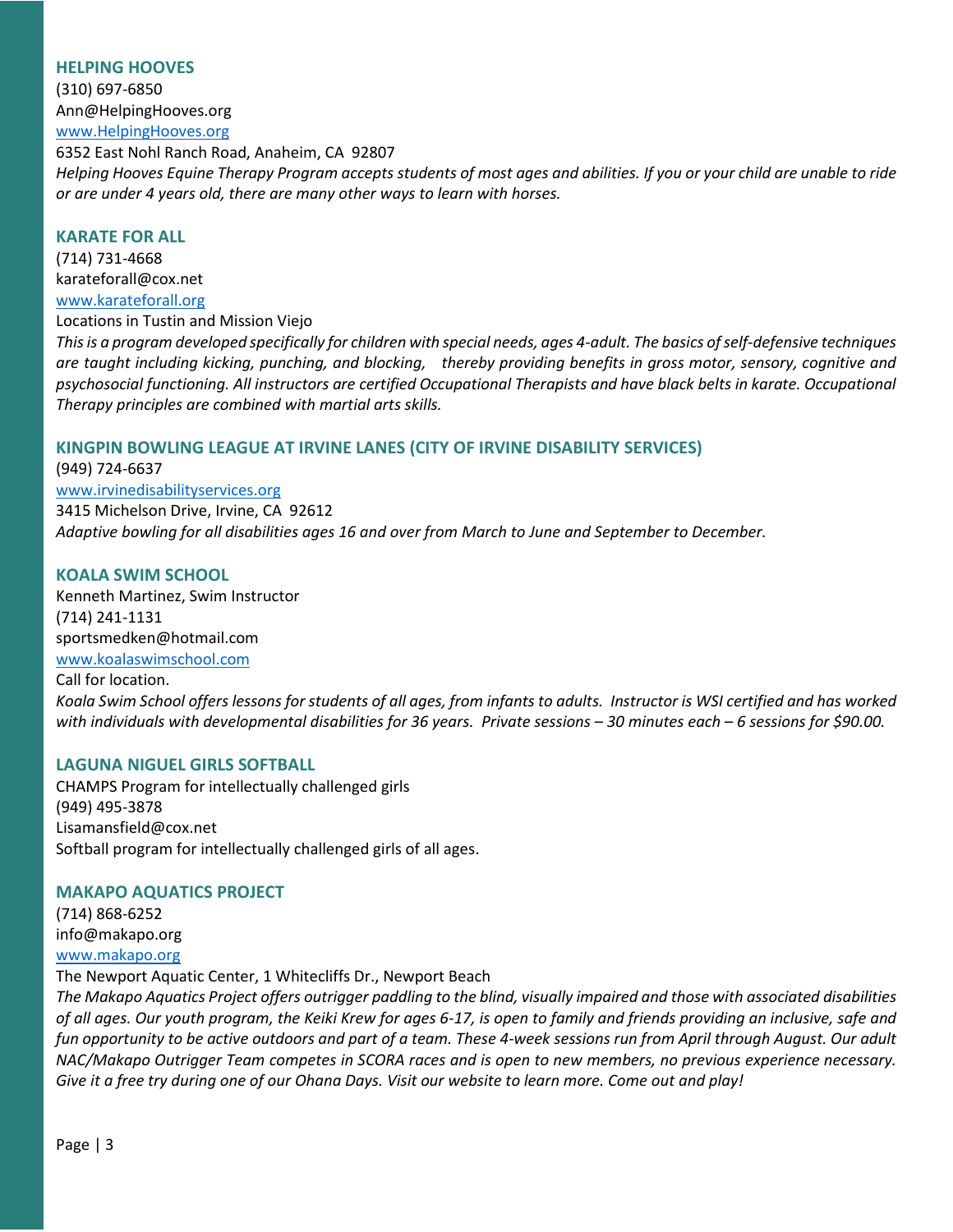#### **THE MIRACLE LEAGUE OF ORANGE COUNTY**

(714) 713-2512

[www.ocmiracleleague.com](file://cnb.lcl/data/Users/RSS/Shared/Contract%20Classes/Special%20Needs%20Programming/Website/www.ocmiracleleague.com%20)

#### 6231 Apache Rd., Westminster, CA 92683

*Boys and girls with physical and intellectual disabilities are given the opportunity to play baseball. The Miracle League of Orange County plays baseball on a specially built, fully ADA adaptable synthetic turf field, safe for participants in wheelchairs and/or participants who use walkers. Games are played in Anaheim at Pioneer Park, 2565 E. Underhill, Anaheim, CA. Minimum age to play is 5 years old. Financial aid is provided if you are not able to pay for tuition. No one is turned away.*

#### **ORANGE COUNTY MARINE INSTITUTE**

(949) 496-2274

#### [www.ocean-institute.org](file://cnb.lcl/data/Users/RSS/Shared/Contract%20Classes/Special%20Needs%20Programming/Website/www.ocean-institute.org%20%20)

24200 Dana Point Harbor Drive, Dana Point, CA 92624

*The Ocean Institute has become nationally known for its hands-on marine science, environmental and ocean education and maritime history programs. To learn about ocean facts, sea creatures, oceanography, science, and California history, students voyage onto the ocean, study in labs and live aboard tall ships or in the chaparral, where they can feel and taste the salty sea spray, sort through live specimens, observe migrating whales on our Dana Point whale watch cruises, collect scientific data and investigate the culture and world around them. Educational and recreational cruises offered to the public.* 

#### **ORANGE KARATE CENTER**

(714) 538-7620

[www.orangekarate.com](file://cnb.lcl/data/Users/RSS/Shared/Contract%20Classes/Special%20Needs%20Programming/Website/www.orangekarate.com%20%20) 

1208 N. Tustin, Orange, CA 92867

*This martial arts program is designed to meet the physical, cognitive, emotional, and social skills of developmentally challenged individuals. For ages 6 and older.*

#### **POP WARNER CHALLENGER CHEER/FOOTBALL**

(949) 290-8222 [www.popwarneroec.com](file://cnb.lcl/data/Users/RSS/Shared/Contract%20Classes/Special%20Needs%20Programming/Website/www.popwarneroec.com%20%20) & [www.hbpwf.org](file://cnb.lcl/data/Users/RSS/Shared/Contract%20Classes/Special%20Needs%20Programming/Website/www.hbpwf.org%20%20)  president@hbpwf.org *The flag football and cheer program is offered to children who have special needs, who live in Huntington Beach and surrounding communities and who are all ages and all abilities.* 

#### **RIDE YOUR HORSE! THERAPEUTIC RIDING PROGRAM**

(714) 292-3563 darlene@rideyourhorse.com [www.rideyourhorse.com](file://cnb.lcl/data/Users/RSS/Shared/Contract%20Classes/Special%20Needs%20Programming/Website/www.rideyourhorse.com%20%20)  10730 Artesia Blvd., Cerritos, CA 90703 *Ride Your Horse! Therapeutic Riding Program goals are: to provide quality equine-assisted activities to individuals with disabilities, and encourage self-growth through physical, cognitive, social, and emotional benefits. Lessons provided for age 3 to adult.* 

# **RIO/SANDPIPER SWIM SCHOOL**

(714) 532-3916 (Se habla español)

[www.rio-rehab.org](file://cnb.lcl/data/Users/RSS/Shared/Contract%20Classes/Special%20Needs%20Programming/Website/www.rio-rehab.org%20)

#### 1800 E. La Veta, Orange, CA 92866

*Experienced, certified instructors help people with special needs of all types, ages six months and older, learn water adjustment, water safety, and swimming. Parent and baby classes, group lessons and open swim time are available.* 

Page | 4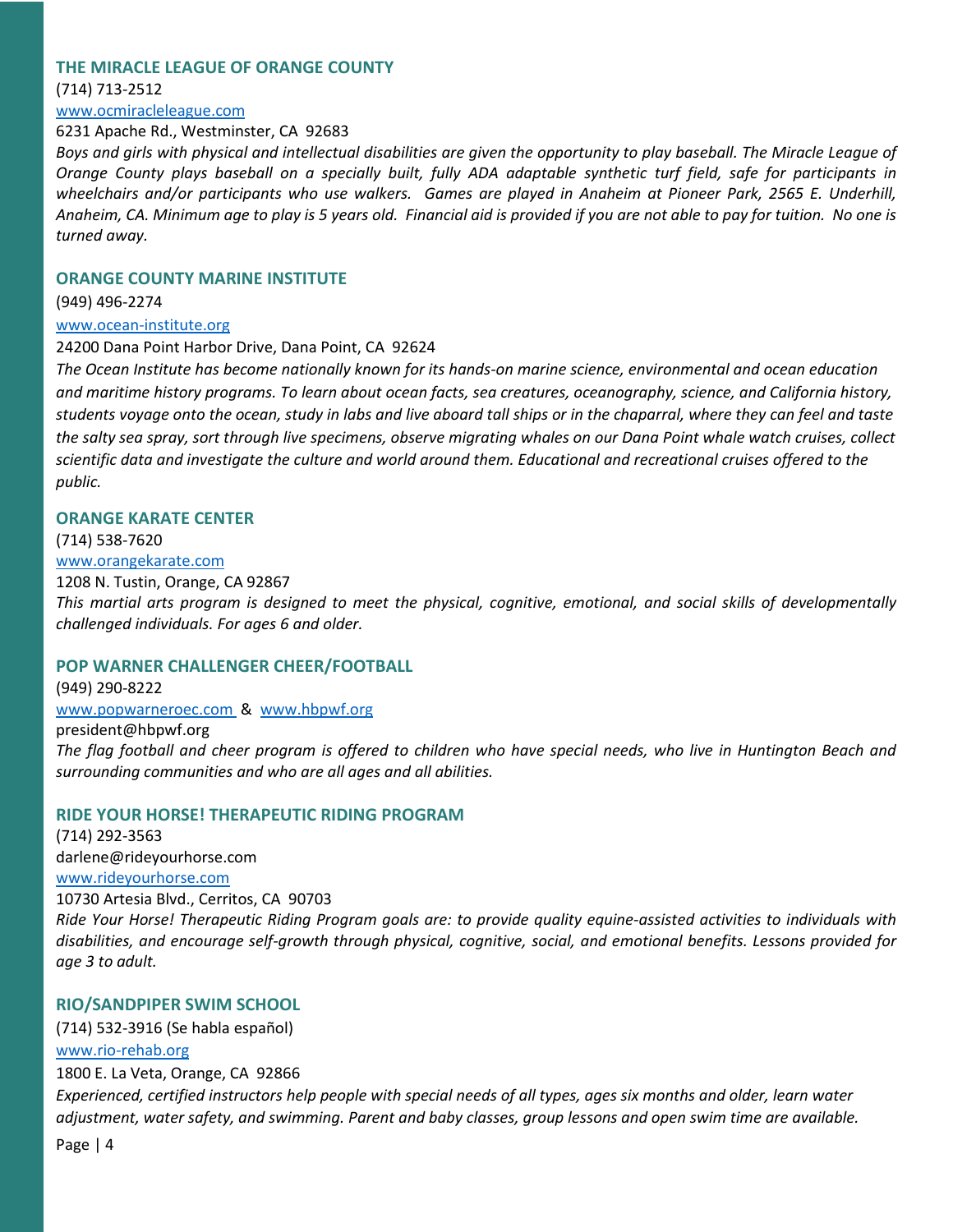# **SHEA THERAPEUTIC RIDING CENTER**

(949) 240-8441

[www.sheacenter.org](file://cnb.lcl/data/Users/RSS/Shared/Contract%20Classes/Special%20Needs%20Programming/Website/www.sheacenter.org%20%20) 

26284 Oso Road, San Juan Capistrano, CA 92675 *Full-time program of adaptive and therapeutic horseback riding for ages two and older with all disabilities.* 

## **SPECIAL OLYMPICS- ORANGE COUNTY DIVISION**

(714) 564-8374 (Se habla español) [www.sosc.org](file://cnb.lcl/data/Users/RSS/Shared/Contract%20Classes/Special%20Needs%20Programming/Website/www.sosc.org%20%20) 

550 N. Parkcenter Dr., Suite 102, Santa Ana, CA 92705 *The mission of Special Olympics Southern California is to provide year-round sports training and athletic competition in a variety of Olympic-type sports for children and adults with intellectual disabilities.*

#### **SPIRIT LEAGUE**

contact@spiritleague.org [www.spiritleague.org](file://cnb.lcl/data/Users/RSS/Shared/Contract%20Classes/Special%20Needs%20Programming/Website/www.spiritleague.org) Location: South Orange County *Sports for kids from 6-20 years old who are ambulatory and have the emotional ability to participate but have difficulty keeping up with their peers. Soccer, basketball and baseball are offered at different times throughout the year.*

# **S.T.A.R. PROGRAM AT BOYS AND GIRLS CLUB OF TUSTIN**

(714) 838-5223 [www.bgctustin.org](file://cnb.lcl/data/Users/RSS/Shared/Contract%20Classes/Special%20Needs%20Programming/Website/www.bgctustin.org%20%20)  580 W. 6th Street, Tustin, CA 92780 Includes children ages 5-18 with and without disabilities in recreation, sports, art, education and other activities.

### **SURFERS HEALING**

(877) 966-SURF [www.surfershealing.org](file://cnb.lcl/data/Users/RSS/Shared/Contract%20Classes/Special%20Needs%20Programming/Website/www.surfershealing.org%20%20)  P.O. Box 1267, San Juan Capistrano, CA 92693 Surfers Healing seeks to enrich the lives of children with autism and the lives of their families by exposing them to the unique experience of surfing. Contact directly for more information.

# **"SHOOTING STARS" BASKETBALL LEAGUE – SADDLEBACK VALLEY COMMUNITY SERVICES**

(949) 768-0981 [www.saddlebackrecreation.com](file://cnb.lcl/data/Users/RSS/Shared/Contract%20Classes/Special%20Needs%20Programming/Website/www.saddlebackrecreation.com%20%20) 24701 San Doval Lane, Mission Viejo, CA 92691 *This program is designed for special needs athletes or anyone who for whatever reason cannot participate in the regular league. Ages: 1st grade - High School & Transition Students.* 

**THE RINKS, YORBA LINDA ICE**  (714) 692-8776 [www.yorbalindaicerink.com](file://cnb.lcl/data/Users/RSS/Shared/Contract%20Classes/Special%20Needs%20Programming/Website/www.yorbalindaicerink.com%20%20)  23641 La Palma, Yorba Linda, CA 92887 *Ice skating, parties and special events.*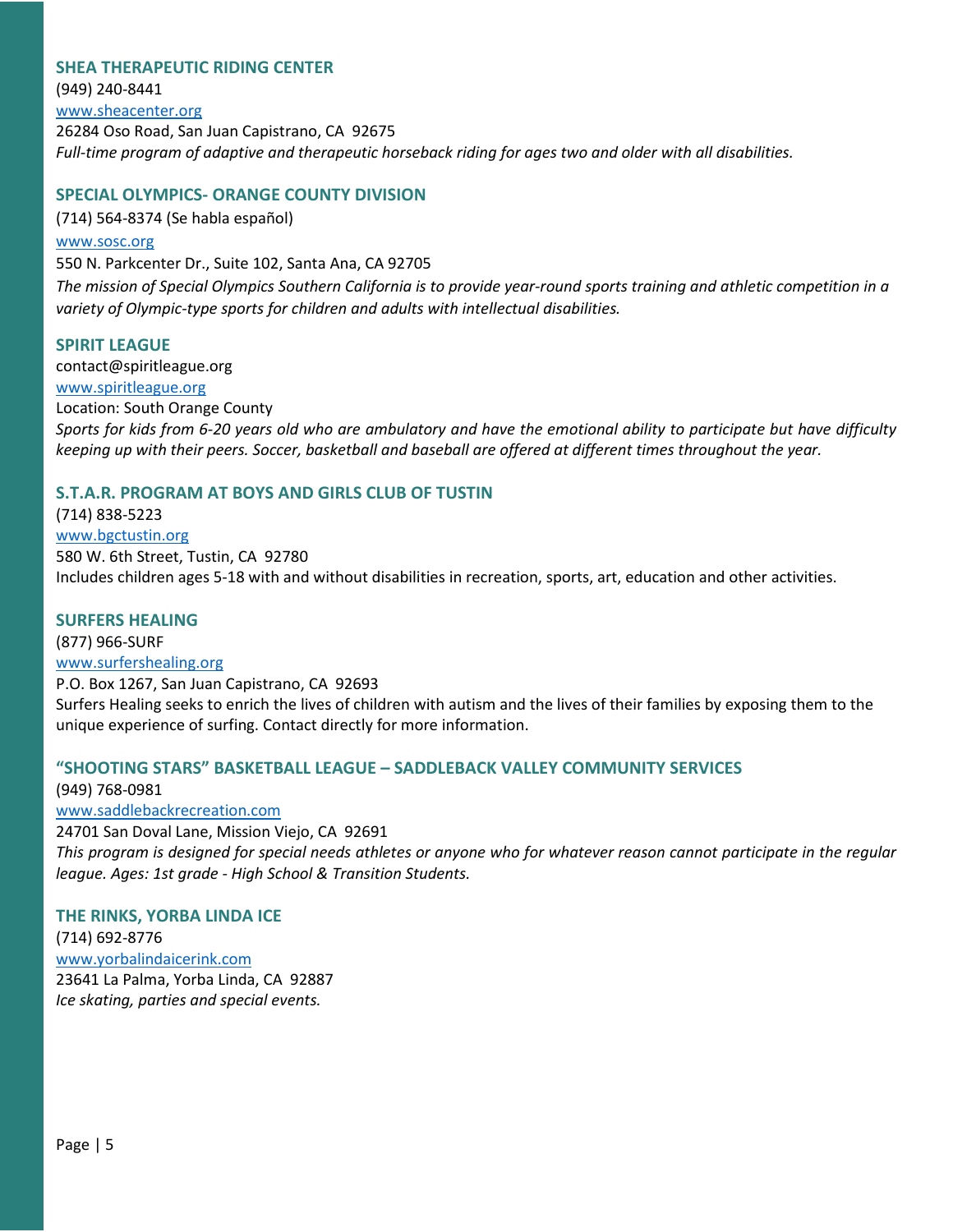#### **THERAPEUTIC RIDING CENTER OF HUNTINGTON BEACH**

(714) 848-0966

[www.trchb.org](file://cnb.lcl/data/Users/RSS/Shared/Contract%20Classes/Special%20Needs%20Programming/Website/www.trchb.org%20%20) 

18381 Goldenwest St., Huntington Beach, CA 92648

*The Therapeutic Riding Center of Huntington Beach (TRCHB) provides equine assisted therapy for children and adults with a wide range of disabilities. Therapeutic riding is appropriate for most children and adults with autism, cerebral palsy, learning disabilities, ADHD, Muscular Dystrophy, Multiple Sclerosis, Paralysis, Amputations, Down Syndrome, PTSD, Stress disorders and more. "The spirit that overcomes disabilities."*

#### **UCP OF ORANGE COUNTY**

(949) 333-6400

[www.ucp-oc.org](file://cnb.lcl/data/Users/RSS/Shared/Contract%20Classes/Special%20Needs%20Programming/Website/www.ucp-oc.org%20) 980 Roosevelt, Suite 100, Irvine, CA 92620 *Recreation opportunities for all special needs. Classes include art, dance, martial arts and yoga.*

#### **US TOO CENTER**

(949) 716-1970 ustoogymnastics@yahoo.com [www.ustoogymnastics.org](file://cnb.lcl/data/Users/RSS/Shared/Contract%20Classes/Special%20Needs%20Programming/Website/www.ustoogymnastics.org%20) 25 Spectrum Pointe Drive, Suite 405, Lake Forest, CA 92630 *Dedicated to teaching gymnastics to children with disabilities who need minimal assistance. Social interaction and physical activity are combined.* 

#### **WATERWORKS AQUATICS**

(949) 450-0777 info@www.waterworksswim.com [www.waterworksswim.com](file://cnb.lcl/data/Users/RSS/Shared/Contract%20Classes/Special%20Needs%20Programming/Website/www.waterworksswim.com%20) 25 Waterworks Way, Irvine, CA 92618 *Ages 3 months to adult. Educate and motivate people of all ages to be saafer and learn proper swimming techniques.* 

#### **WELLNESS CENTER**

(714) 919-0280 drgedissman@leankids.net [www.leankids.net](file://cnb.lcl/data/Users/RSS/Shared/Contract%20Classes/Special%20Needs%20Programming/Website/www.leankids.net%20%20)  1515 S. Broadway, Santa Ana, CA 92707 *A pediatrician directed health, nutrition and fitness program to manage weight, well-being, Nutrition & Fitness for ages 4- 19. They offer 10-week intensive programs that run throughout the year. Bilingual.* 

#### **YOGA WITH JULIE**

(949) 689-7718 juliereister@mac.com Classes formerly held at DSAOC, United Cerebral Palsy. Also at Hope University since 1995. *Tune in, chill out, shape up and experience a sense of calm and well-being through Yoga. All ages and all abilities welcome. Private and group lessons available.*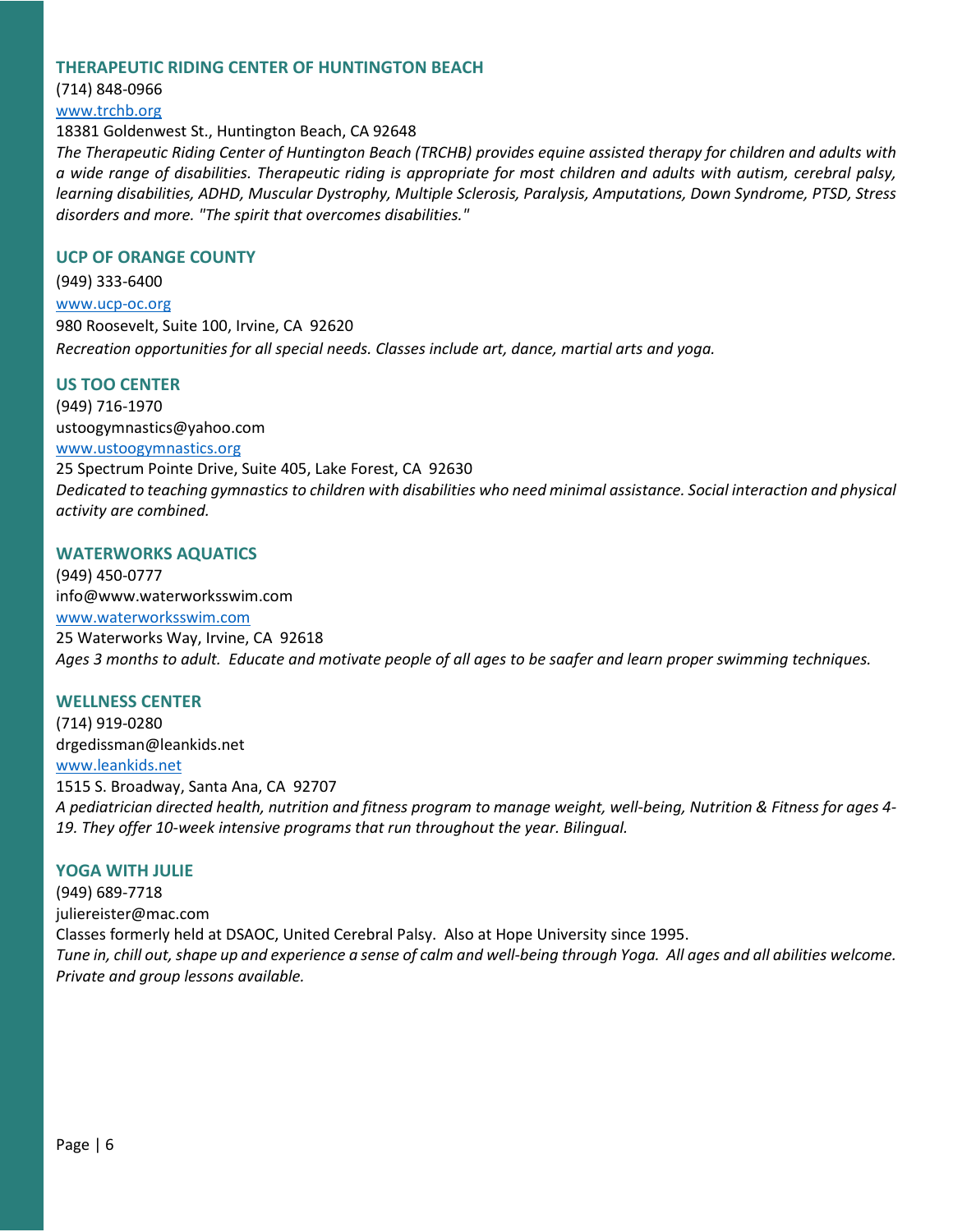# **SOCIAL OPPORTUNITIES**

## **4-H YOUTH DEVELOPMENT PROGRAM**

(714) 708-1612 [www.oc4h.org](file://cnb.lcl/data/Users/RSS/Shared/Contract%20Classes/Special%20Needs%20Programming/Website/www.oc4h.org) University of CA, Cooperative Extension O.C., 1045 Arlington Dr., Costa Mesa, CA 92626 *Outdoor activities, animal science, arts and crafts, cooking and woodworking activities are offered to children ages 5-19 of any disability. Call for a club near you.*

#### **BEST BUDDIES**

(310) 642-2620 [www.bestbuddiescalifornia.org](file://cnb.lcl/data/Users/RSS/Shared/Contract%20Classes/Special%20Needs%20Programming/Website/www.bestbuddiescalifornia.org%20%20) 

Check website or call for location near you *International organization designed to enhance the lives of people ages 12 and older with intellectual disabilities. Opportunities include: one-to-one friendships, integrated employment, and various recreational activities.* 

#### **BOY SCOUTS OF AMERICA**

(714) 546-4990 [www.ocbsa.org](file://cnb.lcl/data/Users/RSS/Shared/Contract%20Classes/Special%20Needs%20Programming/Website/www.ocbsa.org%20%20)  1211 E. Dyer Rd., Santa Ana, CA 92705 *Inclusive troops are available to boys ages 7-17.*

#### **BOYS AND GIRLS CLUB**

(714) 530-0430 [www.bgca.org](file://cnb.lcl/data/Users/RSS/Shared/Contract%20Classes/Special%20Needs%20Programming/Website/www.bgca.org%20%20)  Referred to website for locations. *Youth development professionals provide kids with health and life skills, as well as the arts, sports, fitness and recreation. The staff works closely with parents of children from kindergarten through high school.* 

#### **CAMP FIRE USA**

(714) 788-9658 [www.campfireusaoc.org](file://cnb.lcl/data/Users/RSS/Shared/Contract%20Classes/Special%20Needs%20Programming/Website/www.campfireusaoc.org%20%20)  1505 E. Seventeenth St., Ste. 225, Santa Ana, CA 92705 *Inclusive co-ed activities for youth from kindergarten through high school.*

#### **CIRCLE OF FRIENDS – CITY OF LAGUNA HILLS**

(949) 707-2683 [www.ci.laguna-hills.ca.us](file://cnb.lcl/data/Users/RSS/Shared/Contract%20Classes/Special%20Needs%20Programming/Website/www.ci.laguna-hills.ca.us%20%20)  25555 Alicia Pkwy, Laguna Hills, CA 92653 *Monthly activities for young adults ages 13 and older, of all abilities.* 

#### **CITY OF IRVINE DISABILITY SERVICES RECREATION**

(949) 724-6637 [www.irvinedisabilityservices.org](file://cnb.lcl/data/Users/RSS/Shared/Contract%20Classes/Special%20Needs%20Programming/Website/www.irvinedisabilityservices.org%20%20)  20 Lake Road, Irvine, CA 92614 *Various themed dances every other month for ages 16 and older. Movies, yoga and bowling are just some of the activities offered by the city.*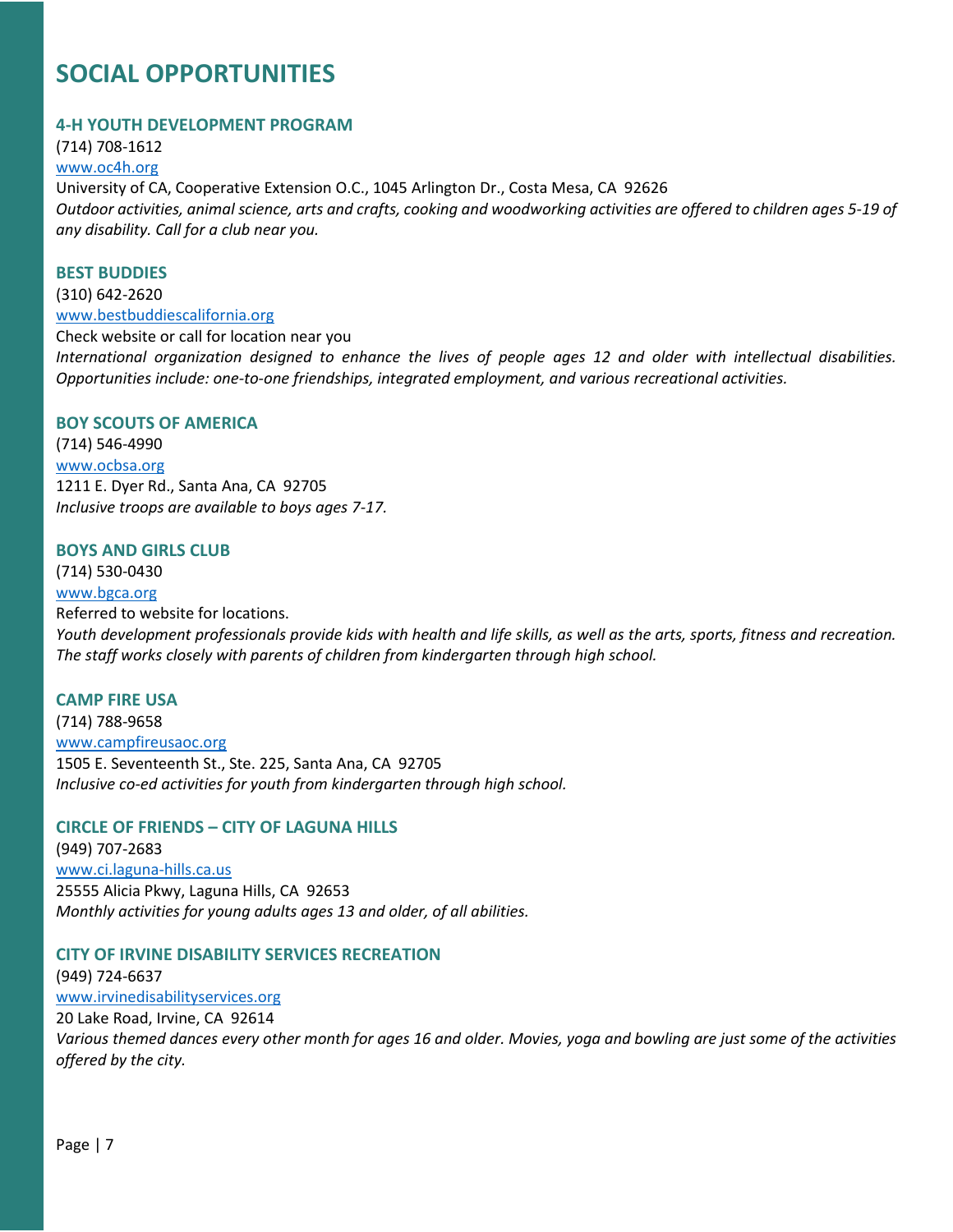#### **DANCE FOR ADULTS WITH DISABILITIES-CITY OF PLACENTIA**

(714) 993-8232

[www.placentia.org](file://cnb.lcl/data/Users/RSS/Shared/Contract%20Classes/Special%20Needs%20Programming/Website/www.placentia.org%20%20%20) 

201 N. Bradford, Placentia, CA 92870

*Dance for adults with special needs, ages 18 and older. Supervision, food and drinks are provided at all dances are held on the 2nd Friday of every month (subject to change) from 7 to 9:30 p.m.* 

### **DANCE FOR ADULTS WITH DISABILITIES-CITY OF FOUNTAIN VALLEY**

(714) 593-4400 [www.fountainvalley.org](file://cnb.lcl/data/Users/RSS/Shared/Contract%20Classes/Special%20Needs%20Programming/Website/www.fountainvalley.org%20%20%20) 

16400 Brookhurst, Fountain Valley, CA 92708 (Brookhurst and Heil)

*Dancing for adults with disabilities at the Fountain Valley Recreation Center presented by the City of Fountain Valley. Dance is every other month beginning in February of 2010 from 7 to 9 p.m. Tickets are \$1.00 each and include snacks and a door prize raffle.*

# **THE FRIENDSHIP CIRCLE**

(949) 721-9800 info@friendshipcircleoc.org [www.friendshipcircleoc.org](file://cnb.lcl/data/Users/RSS/Shared/Contract%20Classes/Special%20Needs%20Programming/Website/www.friendshipcircleoc.org%20%20%20)  2865 E. Coast Highway Ste. 340, Corona Del Mar, CA 92625 *The Friendship Circle extends a helping hand to families who have children with special needs and involves them in a full range of social experiences.* 

**GIRL SCOUTS**  (949) 461-8800 [www.gscoc.com](file://cnb.lcl/data/Users/RSS/Shared/Contract%20Classes/Special%20Needs%20Programming/Website/www.gscoc.com%20%20)  Troops offered in various locations *Inclusive troops throughout Orange County are offered to girls ages 5-17.* 

#### **INTEGRITY HOUSE**

(714) 542-0855 [www.allianceofabilities.org](file://cnb.lcl/data/Users/RSS/Shared/Contract%20Classes/Special%20Needs%20Programming/Website/www.allianceofabilities.org%20) 2043 N. Broadway, Santa Ana, CA 92706 *A clubhouse committed to helping with the social, independent living and housing needs of adults with intellectual disabilities.* 

#### **PROJECT INDEPENDENCE**

(714) 549-3464 ext. 227 kcook@proindependence.org [www.proindependence.org](file://cnb.lcl/data/Users/RSS/Shared/Contract%20Classes/Special%20Needs%20Programming/Website/www.proindependence.org%20) 3505 Cadillac, Suite O-103, Costa Mesa, CA 92626 *Access To Adventure program offers recreation activities that challenge, excite and entertain at an affordable price.*

# **SOCIAL SKILLS AND FRIENDLY OUTINGS WITH JULIE**

(949) 689-7718 juliereister@mac.com Out and about in public – depending on individual's idea of fun! *Recreational outings with the student where (while having fun) we can address such skills as: personal space, safety, time management, table manners, appropriate self-management, social thinking, money skills, cell phone use, volume and personal presentation. Mostly for ages 13 and up, but open.*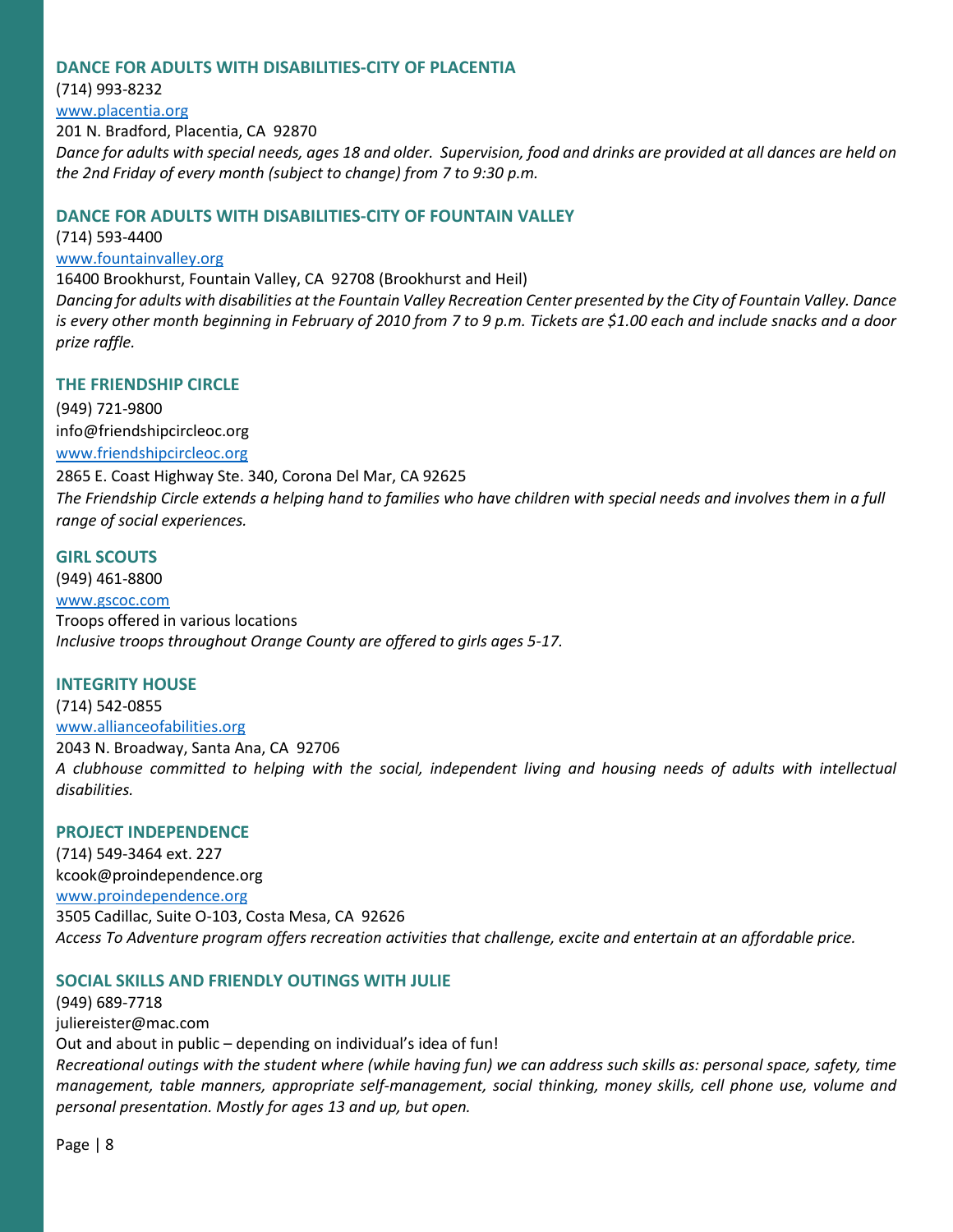# **TUESDAY NIGHT TOGETHER AT FIRST PRESBYTERIAN CHURCH OF ORANGE**

#### (714) 538-2341

[www.firstpresorange.org](file://cnb.lcl/data/Users/RSS/Shared/Contract%20Classes/Special%20Needs%20Programming/Website/www.firstpresorange.org%20%20) 

191 North Orange, Orange, CA 92868 *TNT is a bible fellowship for adults with intellectual disabilities who are 18 and older. Dinner and drinks are available for a minimal fee. Bible Story, crafts, game and field trips are included.* 

### **VOCATIONAL VISIONS**

(949) 837-7280 ext. 252 [www.vocationalvisions.org](file://cnb.lcl/data/Users/RSS/Shared/Contract%20Classes/Special%20Needs%20Programming/Website/www.vocationalvisions.org%20%20)  26041 Pala, Mission Viejo, CA 92691 *Club house for adults 18 and older.* 

## **YMCA NEW HORIZONS**

(714) 508-7654 [www.ymcaoc.org](file://cnb.lcl/data/Users/RSS/Shared/Contract%20Classes/Special%20Needs%20Programming/Website/www.ymcaoc.org%20%20)  13821 Newport Ave, Suite 100, Tustin, CA 92780 *Social recreation program for adults 18+ with intellectual disabilities. Bilingual (Spanish)*

# **YOUNG LIFE'S HIGH ROLLERS**

http://HighRollers.YoungLife.org

102 Avenida Lucia Apt. #A, San Clemente, CA 92676 Throughout Orange County *High Rollers is a program of Young Life, a non-profit Christian outreach group for people with all types of intellectual and physical abilities from junior high to college. Many different activities and bible studies are available. Join us for fun, friends, and fellowship.*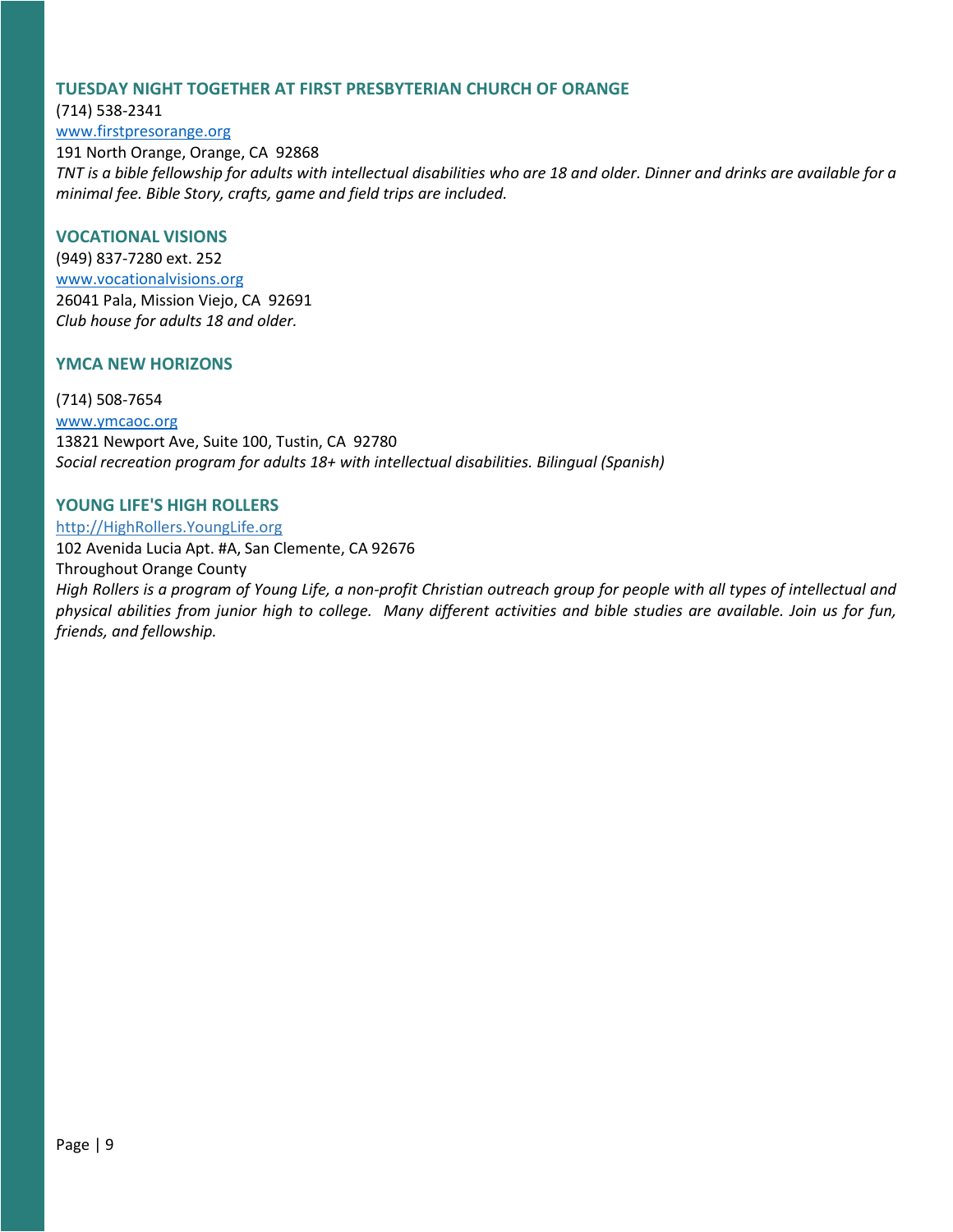# **THE ARTS**

#### **HEARTS AT HARMONY**

heartsatharmony@gmail.com *Free music lessons for individuals with special needs ages 5-18. Lessons can take place at the student's home or at a specific location of the parents' choice.*

#### **MUSIC FOR SPECIAL STUDENTS**

(714) 222-5079 hallmanrfun@verizon.net 12671 Buaro St., Garden Grove, CA 92840 *Beginning band for students with no musical experience. Students are taught how to read music and play an instrument. This group meets every Wednesday @ 3:30 p.m. at Village Bible Church in Garden Grove. Call for consultation.*

#### **MUSIC THERAPY SERVICES OF O.C.**

(714) 348-4248 Cm@mckeemusictherapy.com [www.ocmusictherapy.com](file://cnb.lcl/data/Users/RSS/Shared/Contract%20Classes/Special%20Needs%20Programming/Website/www.ocmusictherapy.com) 1929 Main St., Suite 103, Irvine, CA 92614 (Located at Sky Pediatric Therapy) *Music Therapy to help achieve behavioral, social, emotional, sensory, and communication support.*

## **NO LIMITS**

(714) 348-4248 Carlahutchison@mccoyrigby.com Website: www.ocmusictherapy.com 1929 Main St., Suite 103, Irvine, CA 92614 (Located at Sky Pediatric Therapy) *A program for all children to be creative in a safe, comfortable environment.*

#### **ORANGE COUNTY PERFORMING ARTS CENTER**

(714) 556-2121 [www.ocpac.org](file://cnb.lcl/data/Users/RSS/Shared/Contract%20Classes/Special%20Needs%20Programming/Website/www.ocpac.org%20%20)  600 Town Center Drive, Costa Mesa, CA 92626 *Broadway Shows, ballet, symphonies, opera, choral performances, jazz, cabaret and children's programs.* 

#### **ORANGE COUNTY THERAPEUTIC ART CENTER**

(714) 547-5468 (Se habla Español) [www.occtac.org](file://cnb.lcl/data/Users/RSS/Shared/Contract%20Classes/Special%20Needs%20Programming/Website/www.occtac.org%20%20)  2215 N. Broadway, Santa Ana, CA 92706 *Children ages 1-21 of all abilities can learn art, keyboard, guitar, violin, harp, singing, hip-hop dancing and movement. Visually impaired students can learn piano through a specialized program.* 

# **PERFORMING AND VISUAL ARTS WORKSHOPS**

(562) 982-0247

#### [www.artsandservices.org](file://cnb.lcl/data/Users/RSS/Shared/Contract%20Classes/Special%20Needs%20Programming/Website/www.artsandservices.org%20%20)

3962 Studebaker Road, Ste 206, Long Beach, CA 90808 *Workshops are provided through Arts and Services for Disabled. This day program includes drama and visual arts classes on Saturdays.*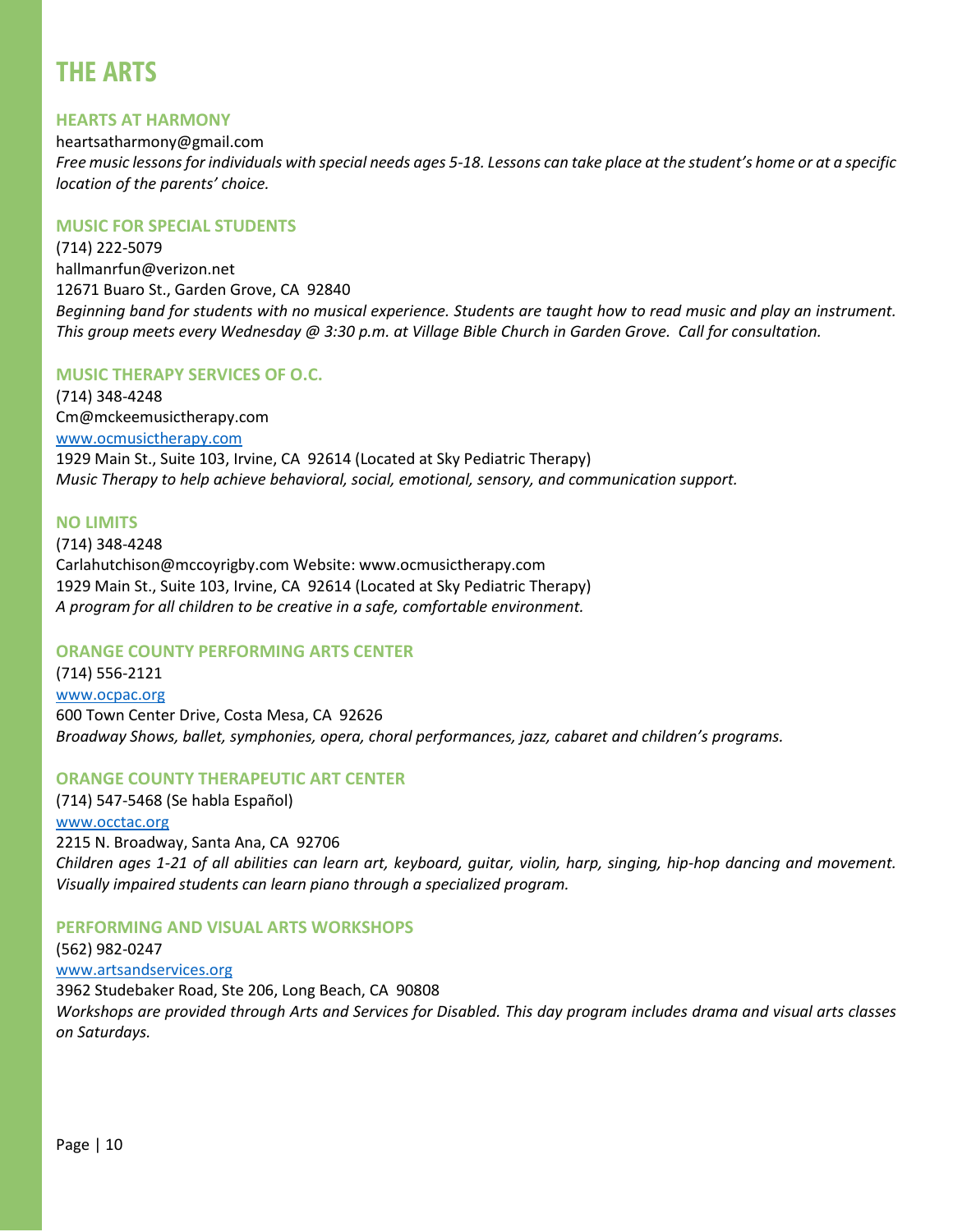#### **PIANO LESSONS**

(714) 300-9446 the08spectrum@yahoo.com *Piano lessons for individuals with Special Needs. Music theory and musicianship are part of the lesson.* 

#### **PIANO AND VOICE LESSONS**

(714) 376-6666 bethuumiusic@gmail.com 2845 Mesa Verde East, Costa Mesa, CA 92626 *Beth has 10+ years of experience teaching music lessons to students with special needs. She teaches Braille Music Code to visually impaired pianists, and she is comfortable teaching children or adults with any physical or intellectual disability.* 

#### **VERY SPECIAL ARTS OF ORANGE COUNTY**

(714) 966-4303 pberenbeim@ocde.us [www.ocde.us/VSA/Pages](file://cnb.lcl/data/Users/RSS/Shared/Contract%20Classes/Special%20Needs%20Programming/Website/www.ocde.us/VSA/Pages) 200 Kalmus Dr., Costa Mesa, CA 92626 *Orange County Department of Education sponsors an annual event showcasing the talents of individuals of all ages with all disabilities through hands*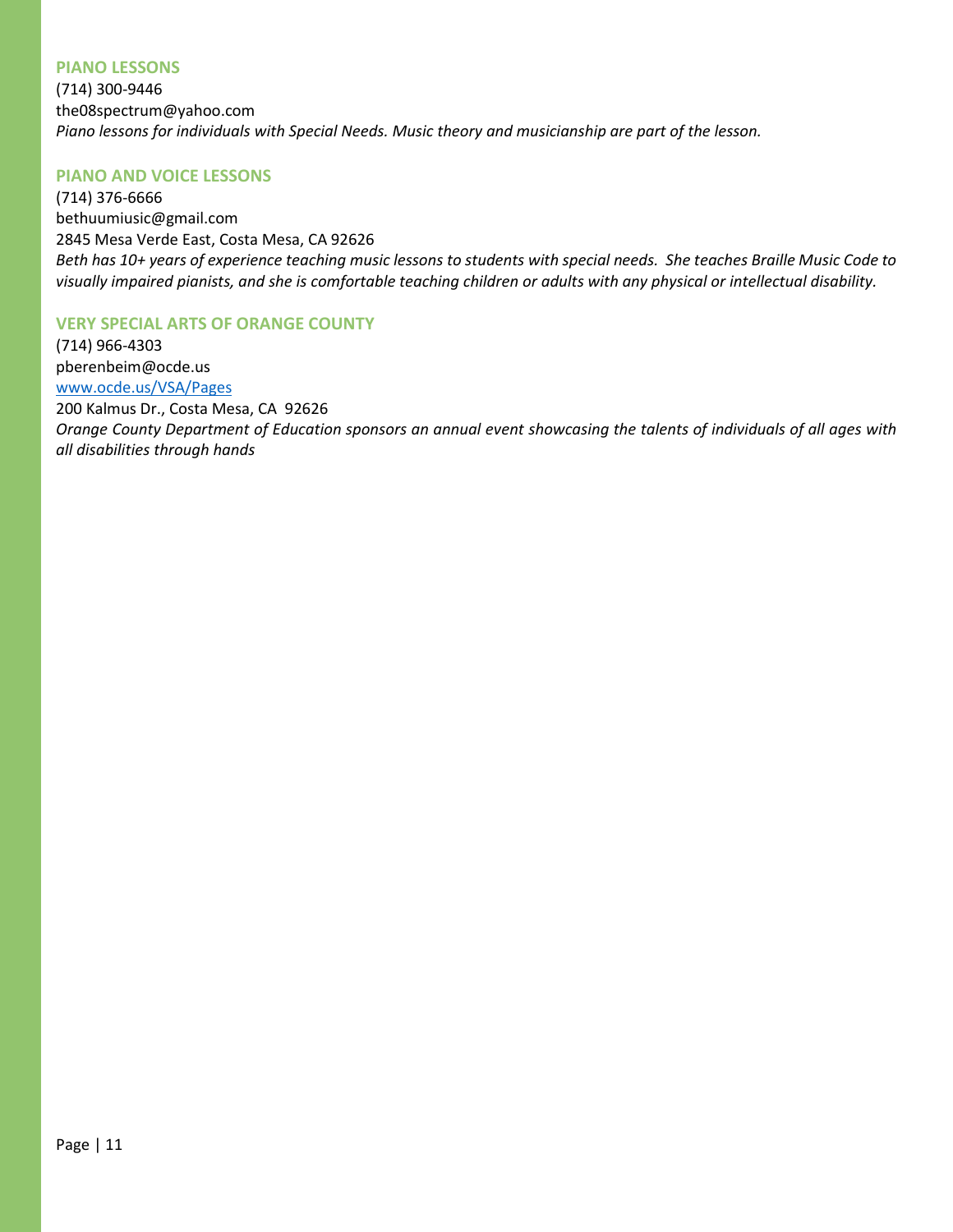# **CAMPS**

# **AMERICAN CAMP ASSOCIATION**

#### [find.acacamps.org](http://find.acacamps.org/)

*The American Camp Association is a solid website for finding the best camps throughout the country. When a camp has ACA accrediation, it has undergone a total review of its organization, including an evaluation of staff and emergency training.*

#### **CAMP NUGGET**

(562) 985-7969 Campnugget@ymail.com [www.csulb.edu/colleges/chhs/departments/kin/community/campnugget](file://cnb.lcl/data/Users/RSS/Shared/Contract%20Classes/Special%20Needs%20Programming/Website/www.csulb.edu/colleges/chhs/departments/kin/community/campnugget) California State University, Long Beach, CA Department of Kinesiology and Physical Education 1250 Bellflower Ave, Long Beach, CA 90840 *Camp Nugget is a summer day camp program for children with special needs. Activities include: swimming, sports, games, fitness and relaxation. Age range is 5-12 years of age.*

#### **CAMP PAIVIKA, WITH ABILITYFIRST**

(909) 338-1102 (ext. 101) [www.abilityfirst.org](file://cnb.lcl/data/Users/RSS/Shared/Contract%20Classes/Special%20Needs%20Programming/Website/www.abilityfirst.org%20%20)  Crestline, CA

*Residential camp of 7-8 days for people ages 7-70 of all abilities. Located in Crestline, this camp offers arts and crafts, swimming, horseback riding, and other camp activities.*

## **CAMP SCHERMAN**

(949) 461-8800 [www.gscoc.org](file://cnb.lcl/data/Users/RSS/Shared/Contract%20Classes/Special%20Needs%20Programming/Website/www.gscoc.org%20%20)  Near Lake Hemet, CA *Whether your daughter is a Girl Scout or not, she can enjoy this resident camp and experience horseback riding, horse care, archery, camp songs, and much more. Awareness Aides are available but girls must be able to take care of own toileting, bathing and feeding. For girls in second grade through 18 years old.* 

# **EASTER SEALS- SOUTHERN CALIFORNIA REGION**

(800) 221-6827 [www.easter-seals.org](file://cnb.lcl/data/Users/RSS/Shared/Contract%20Classes/Special%20Needs%20Programming/Website/www.easter-seals.org%20) Check website for location near you *Day and residential camp sessions are available to people of all ages and abilities.*

#### **INSIDE THE OUTDOORS**

(714) 708-3885

## [www.insidetheoutdoors.org](file://cnb.lcl/data/Users/RSS/Shared/Contract%20Classes/Special%20Needs%20Programming/Website/www.insidetheoutdoors.org%20%20)

*A unique hands-on environmental education program administered by the Orange County Department of Education. Family programs are offered throughout the year. Summer day camps offered in June and July.*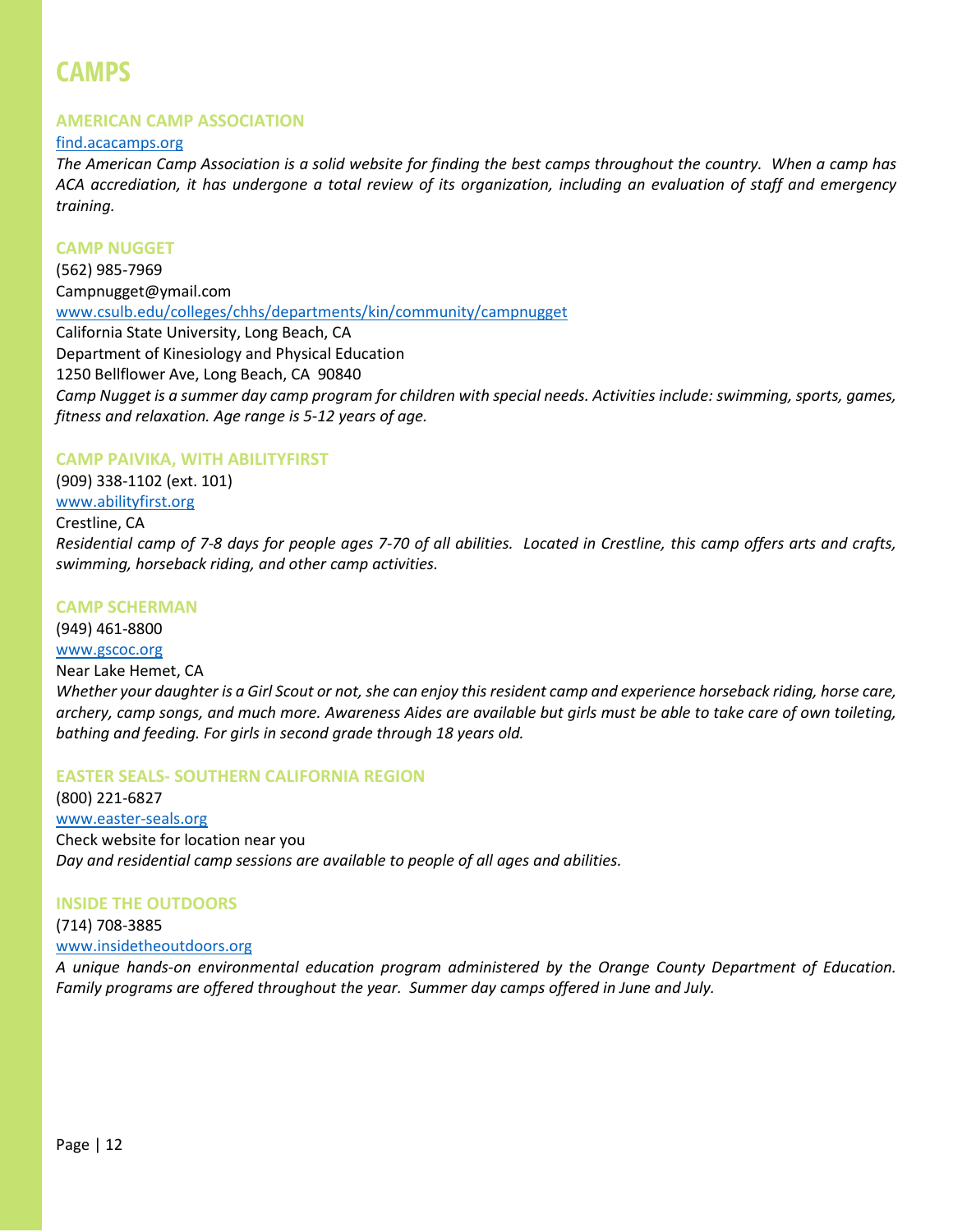#### **SPECIAL CAMP FOR SPECIAL KIDS**

(949) 661-0108

[www.specialcamp.org](file://cnb.lcl/data/Users/RSS/Shared/Contract%20Classes/Special%20Needs%20Programming/Website/www.specialcamp.org%20)

31641 La Novia Ave., San Juan Capistrano, CA 92653 *Summer day camp with community excursions for youth ages 6 to 21 with all abilities of special needs. One-to-one camper to counselor ratio.*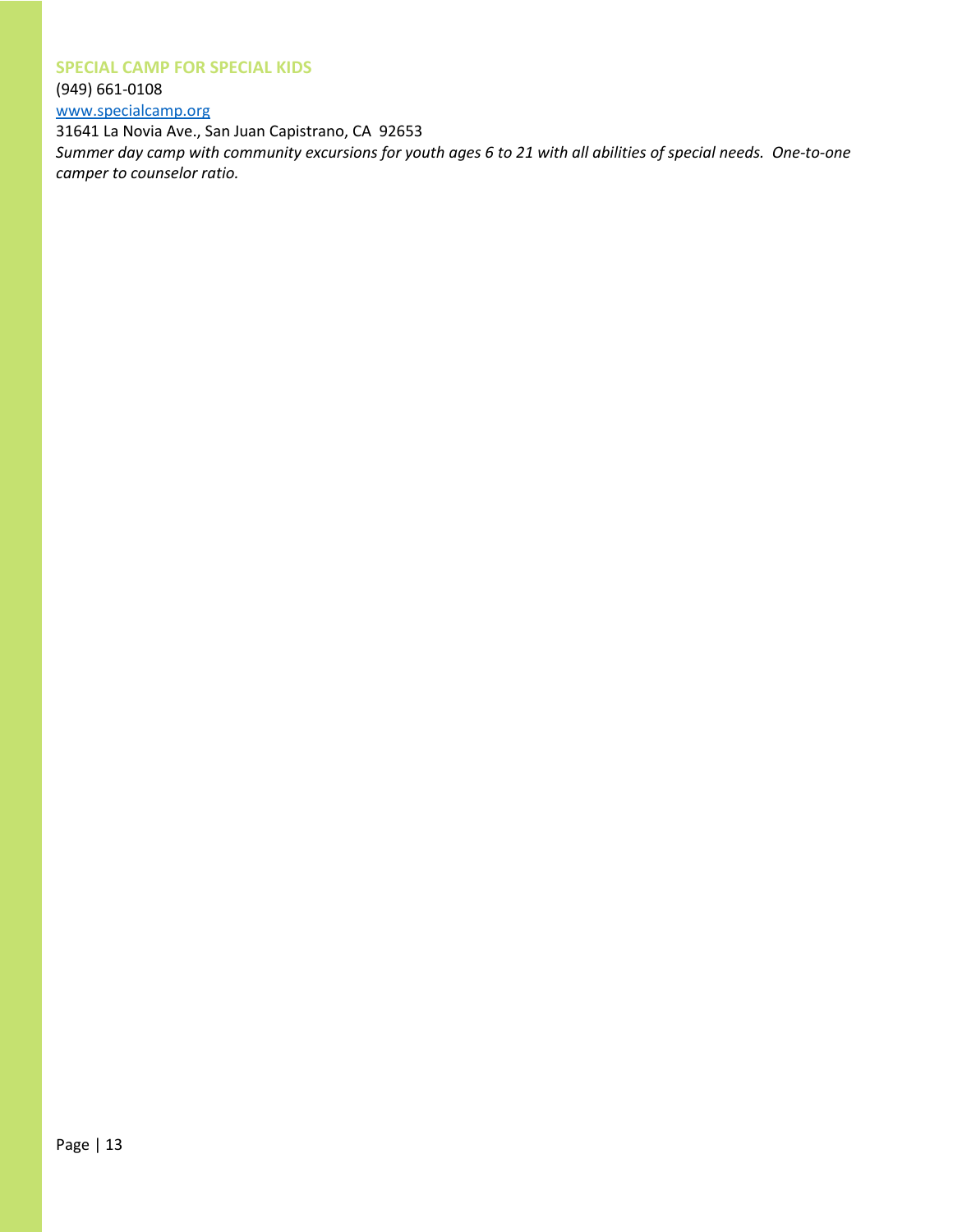# **OUTSIDE OF ORANGE COUNTY**

## **ADAPTIVE SWIM CLASS-CITY OF LA MIRADA**

#### (562) 902-3191

#### [www.cityoflamirada.org](file://cnb.lcl/data/Users/RSS/Shared/Contract%20Classes/Special%20Needs%20Programming/Website/www.cityoflamirada.org%20%20)

13806 La Mirada Blvd., La Mirada, CA 90638 *Individuals with cognitive and physical disabilities have the opportunity to learn and improve swimming skills, maintain and increase physical fitness, and achieve success.*

#### **AUTISM ON THE SEAS**

#### [www.AutismontheSeas.com](file://cnb.lcl/data/Users/RSS/Shared/Contract%20Classes/Special%20Needs%20Programming/Website/www.AutismontheSeas.com%20%20)

Varies-refer to website *Provides group cruises accommodating guests of families and individuals with Autism, Asperger's syndrome.* 

## **CASA COLINA CENTERS FOR REHABILITATION OUTDOOR ADVENTURES**

(909) 596-7733, ext. 2200 [www.casacolina.org](file://cnb.lcl/data/Users/RSS/Shared/Contract%20Classes/Special%20Needs%20Programming/Website/www.casacolina.org%20%20) 

255 East Bonita Ave., Pomona, CA 91767 *Outdoor recreational activities for individuals with disabilities. Age depends on specific trip and ability level. Activities include hand cycling, scuba diving, skydiving, fishing, surfing, kayaking, water skiing, jet skiing, camping and rock climbing.*

## **CHALLENGE AIR FOR KIDS AND FRIENDS**

(877) 359-5437 [www.challengeair.com](file://cnb.lcl/data/Users/RSS/Shared/Contract%20Classes/Special%20Needs%20Programming/Website/www.challengeair.com%20) *Challenge Air builds self-esteem and confidence in children and youth with special needs, through the experience of flight*.

# **EPILEPSY FOUNDATION GREATER LOS ANGELES**

(800) 564-0445 5777 W. Century Blvd., Suite 820, Los Angeles, CA 90045 [www.epilepsyfoundationgla.org](file://cnb.lcl/data/Users/RSS/Shared/Contract%20Classes/Special%20Needs%20Programming/Website/www.epilepsyfoundationgla.org%20)

*Teen Retreat:One week in the San Bernardino Mountains for teens with epilepsy between 12 and 19 years old. Winter Retreat for Adults:Recreational weekend for adults with epilepsy.*

# **NEW DIRECTIONS HOLIDAY AND VACATION TRAVEL**

(888) 967-2841 [www.newdirectionstravel.org](file://cnb.lcl/data/Users/RSS/Shared/Contract%20Classes/Special%20Needs%20Programming/Website/www.newdirectionstravel.org%20) 5276 Hollister Ave., Suite 207, Santa Barbara, CA 93111 *High quality local, national and international travel vacations and holiday programs for people with mild to moderate developmental disabilities. Open to all ages.*

# **SAN DIEGO DEPARTMENT OF THERAPEUTIC RECREATION SERVICES**

(619) 525-8247

[www.sandiego.gov/park-and-recreation/activities/trs/index.shtml](file://cnb.lcl/data/Users/RSS/Shared/Contract%20Classes/Special%20Needs%20Programming/Website/www.sandiego.gov/park-and-recreation/activities/trs/index.shtml) 

3325 Zoo Drive, San Diego, CA 92101

*Recreational activities throughout San Diego for all ages and abilities include water, snow, wheelchair, handcycle sports, community excursions, crafts, dances, bowling, and many other activities scheduled throughout the year.*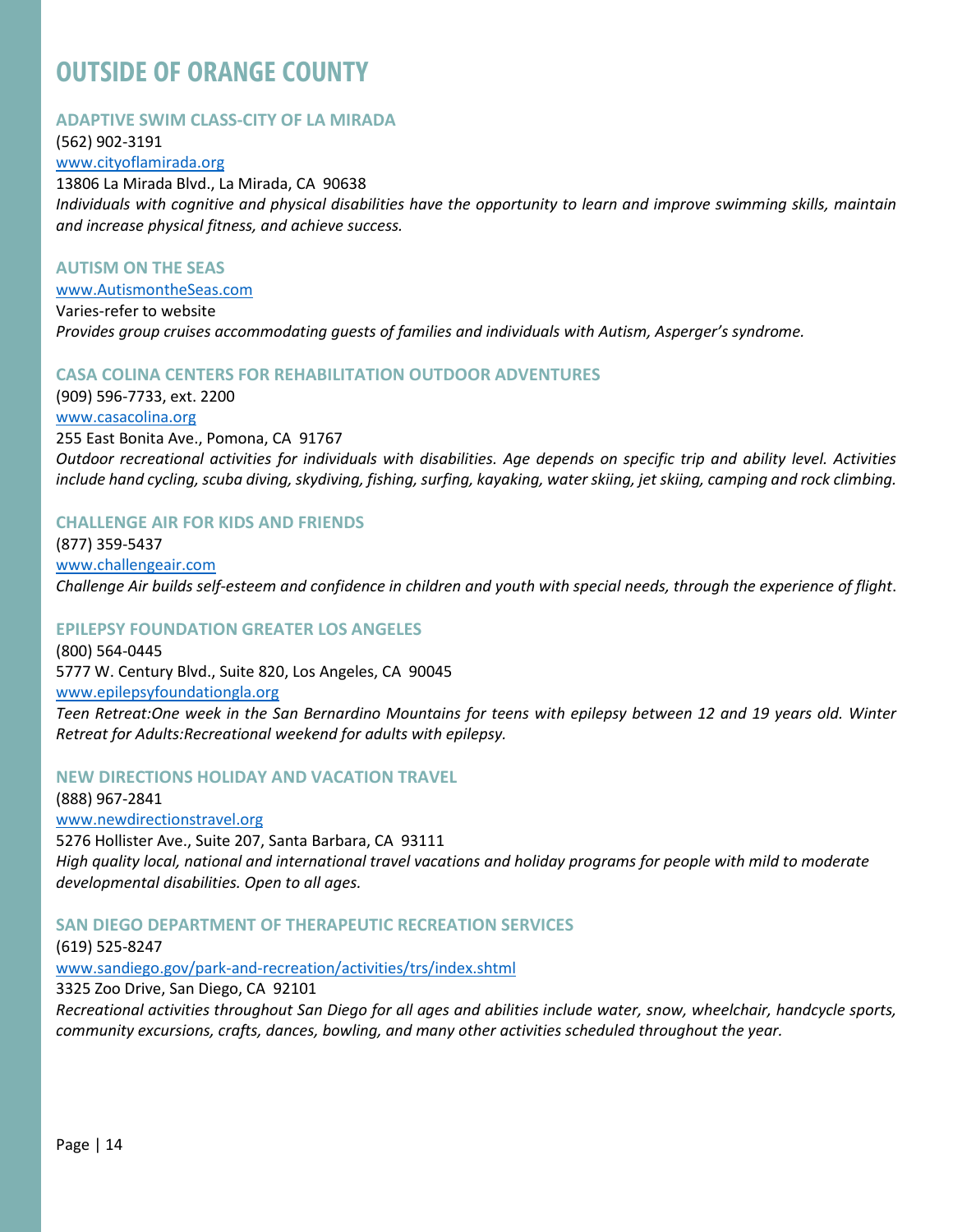### **U.S. ADAPTIVE RECREATION CENTER**

(909) 584-0269

[www.usarc.org](file://cnb.lcl/data/Users/RSS/Shared/Contract%20Classes/Special%20Needs%20Programming/Website/www.usarc.org%20%20) 

43101 Goldmine Drive, Big Bear Lake, CA 92315 *Individuals with cognitive and physical disabilities can enjoy snow skiing, water skiing, kayaking, sailing, fishing, off-road access for wheelchairs and camping. Ages 5 and older.*

## **WHEELCHAIR TENNIS**

(562) 944-0351, ext. 5931 [www.biola.edu/tennis](file://cnb.lcl/data/Users/RSS/Shared/Contract%20Classes/Special%20Needs%20Programming/Website/www.biola.edu/tennis) 

Biola University, La Mirada, CA 90639

*Dee Henry, Biola tennis coach, has had experience working with a number of people who use wheelchairs, helping them to experience the game of tennis. A wheelchair tennis program exists at Biola and Ms. Henry is available for individual lessons. Appropriate for individuals ages 10 and older.*